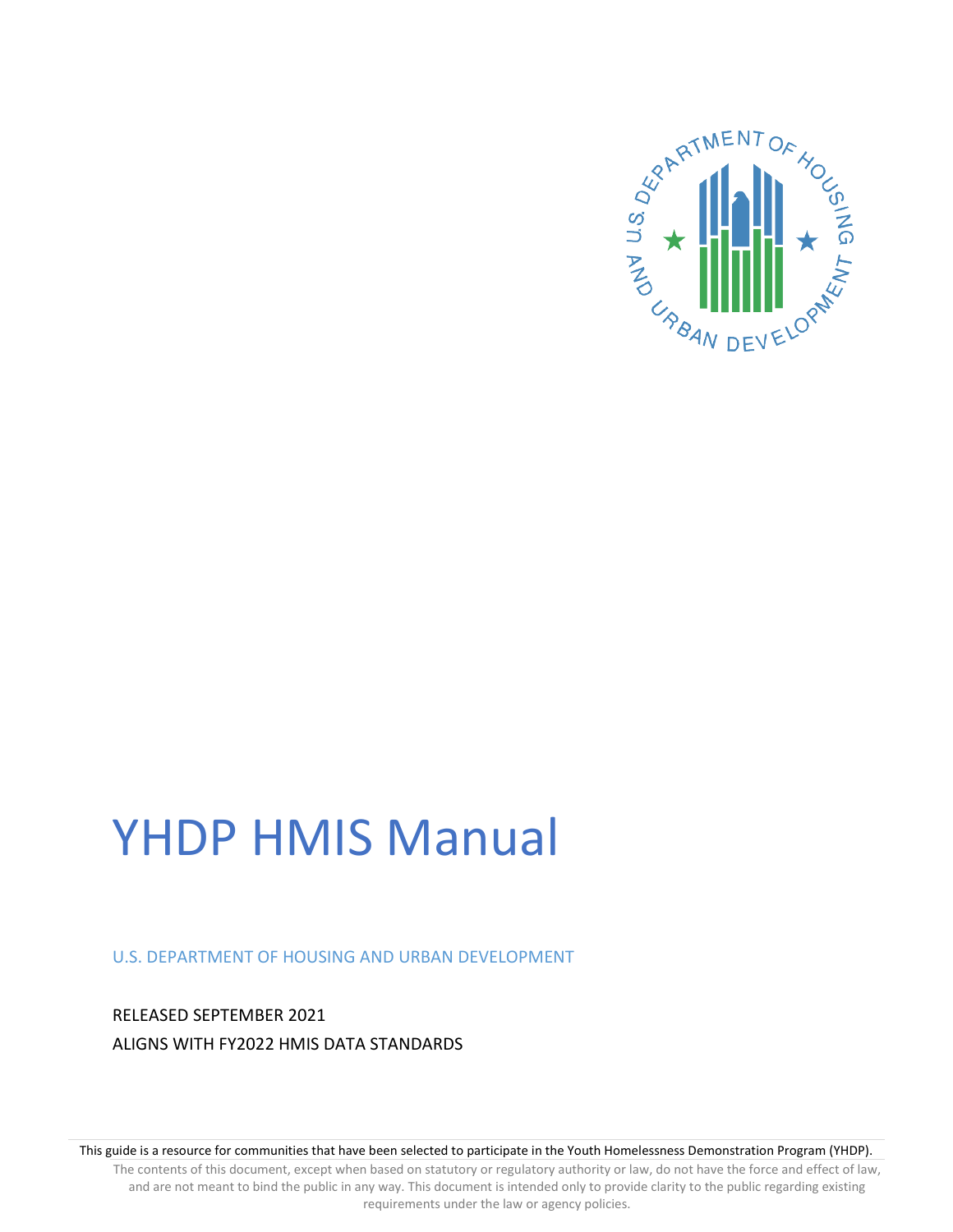# Contents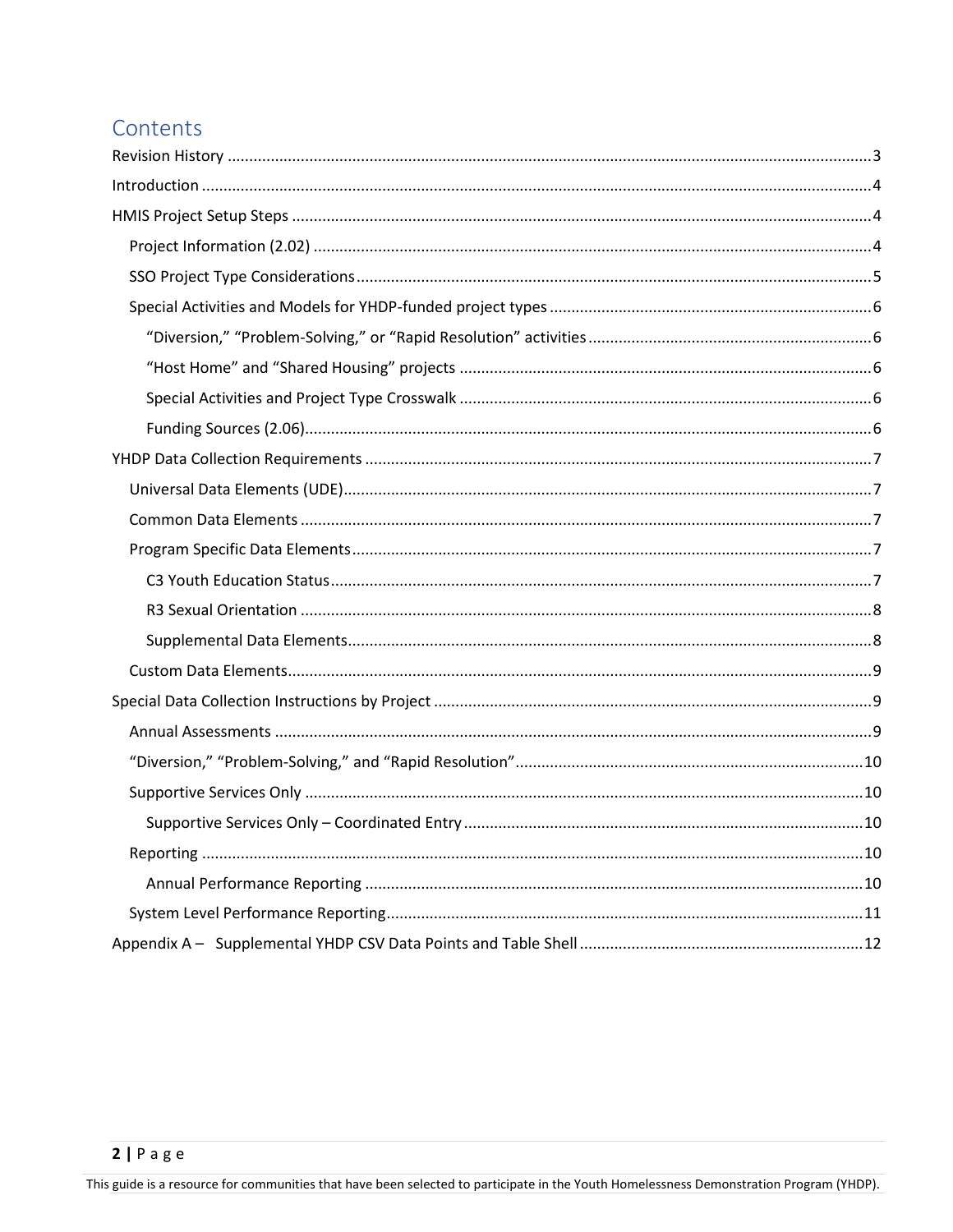# <span id="page-2-0"></span>Revision History

| <b>Release Date</b> | <b>Revision Summary</b>                                                              |
|---------------------|--------------------------------------------------------------------------------------|
| November 2019       | Initial Release                                                                      |
| September 2021      | -Version update to align with 2022 Data Standards                                    |
|                     | -Added sections HMIS Project Type Determination, Special Activities and Project Type |
|                     | Crosswalk, Data Element C3 Youth Education Status, R3 Sexual Orientation             |
|                     | -Updated information in Appendix A                                                   |
|                     | -Updated table in 'Supplemental Data Elements' section                               |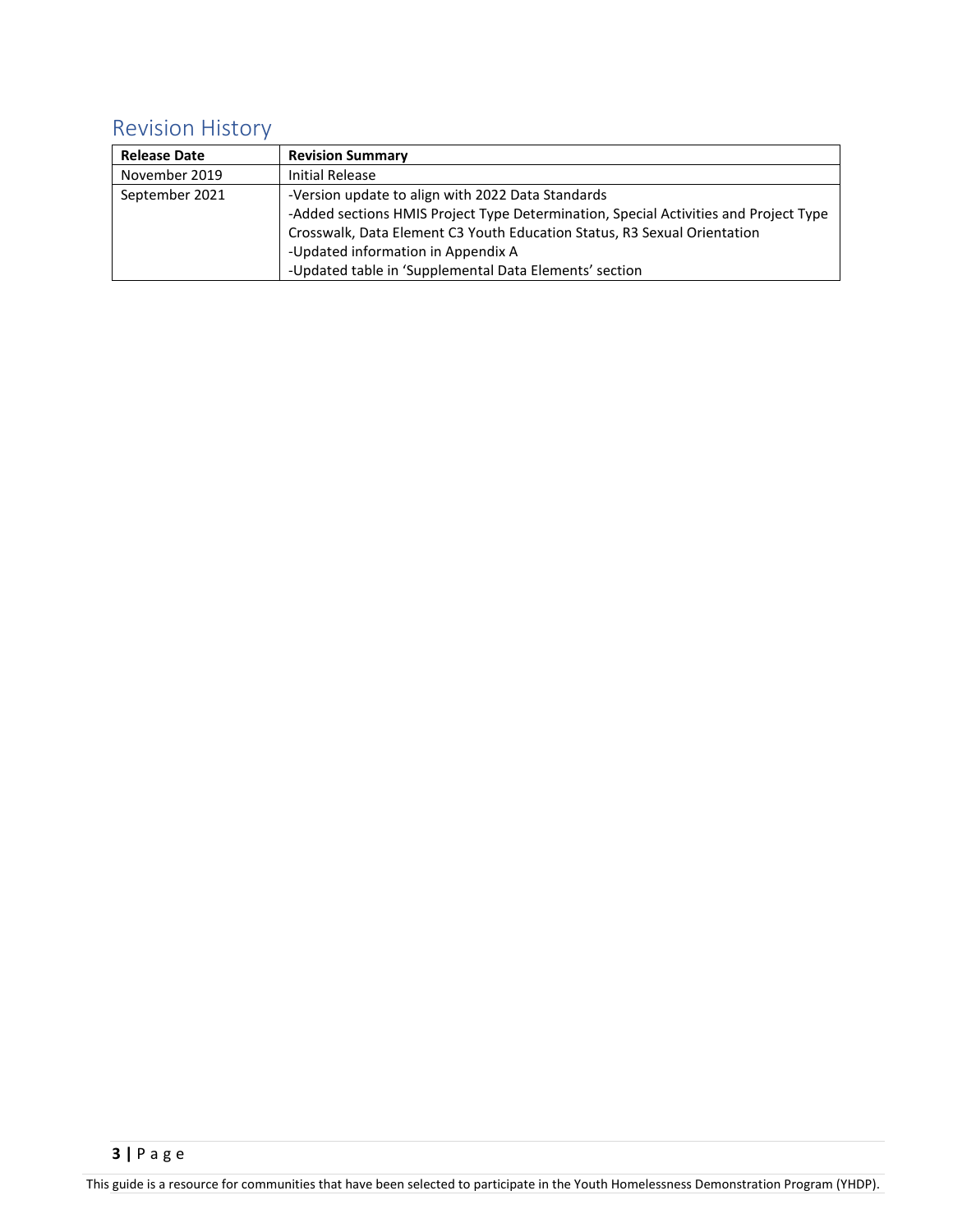# <span id="page-3-0"></span>Introduction

This guide is a Homeless Management Information System (HMIS) resource for communities that have been selected to participate in the Youth Homelessness Demonstration Program (YHDP). This guide highlights specific topics related to YHDP project setup, data collection, and reporting and provides additional context and guidance for YHDP communities above and beyond what is currently available in existing HMIS resources. HMIS Lead agencies and System Administrators should reference the **HMIS Data Dictionary**, HMIS Data [Manual,](https://files.hudexchange.info/resources/documents/FY-2022-HMIS-Data-Standards-Manual.pdf) an[d CoC HMIS Program Manual f](https://www.hudexchange.info/resource/4445/coc-program-hmis-manual/)or general information about HMIS project setup, data collection, and reporting.

This guide aligns with the FY2022 HMIS Data Standards effective October 1, 2021. All guidance pertaining to project reporting and system level performance measures is up to date as of the time of publication.

# <span id="page-3-1"></span>HMIS Project Setup Steps

Projects funded under YHDP may be renewed under the CoC Program; therefore, when setting up YHDP projects in HMIS, HUD: CoC Program components must be used. The program components under which communities can establish and operate YHDP projects include Permanent Housing, Supportive Services Only, Transitional Housing, Joint Transitional Housing and Rapid Re-housing (TH/RRH), and HMIS. In general, project setup should follow the detailed instructions provided in th[e CoC Program HMIS Manual.](https://www.hudexchange.info/resource/4445/coc-program-hmis-manual/)

Projects funded under YHDP must have a consistent HMIS Project Type in their grant application submission in e-snaps, project setup in HMIS, and Annual Performance Report (APR) submitted through the Sage HMIS Reporting Repository. Therefore, it is important to carefully review all project typing considerations prior to submitting a project application in *e-snaps* in order to ensure that the proper HMIS project setup and APR reporting will follow. HMIS System Administrators are encouraged to work with YHDP recipients *before* submitting project applications to ensure appropriate considerations are made for HMIS project setup, data collection, and reporting.

## <span id="page-3-2"></span>Project Information (2.02)

Select the correct project type for each project in the HMIS-- no *single* project within an HMIS may combine two project types in one project setup.

| <b>YHDP Program Component</b>                                                          | <b>HMIS Project Type</b>                 |
|----------------------------------------------------------------------------------------|------------------------------------------|
| Permanent Housing (PH): Permanent Supportive Housing  PH: Permanent Supportive Housing |                                          |
| Permanent Housing (PH): Rapid Re-Housing                                               | PH: Rapid Re-Housing                     |
| Supportive Services Only (SSO) – Coordinated Entry                                     | Coordinated Entry                        |
| Supportive Services Only (SSO) - Street Outreach                                       | <b>Street Outreach</b>                   |
| Supportive Services Only (SSO) – Non-CE or Outreach                                    | See SSO guidance below for more          |
|                                                                                        | explanation                              |
| Transitional Housing (TH)                                                              | <b>Transitional Housing</b>              |
| Joint TH and PH-RRH                                                                    | Set up as two separate projects in HMIS: |
|                                                                                        | PH: Rapid Re-Housing<br>$\bullet$        |
|                                                                                        | <b>Transitional Housing</b><br>$\bullet$ |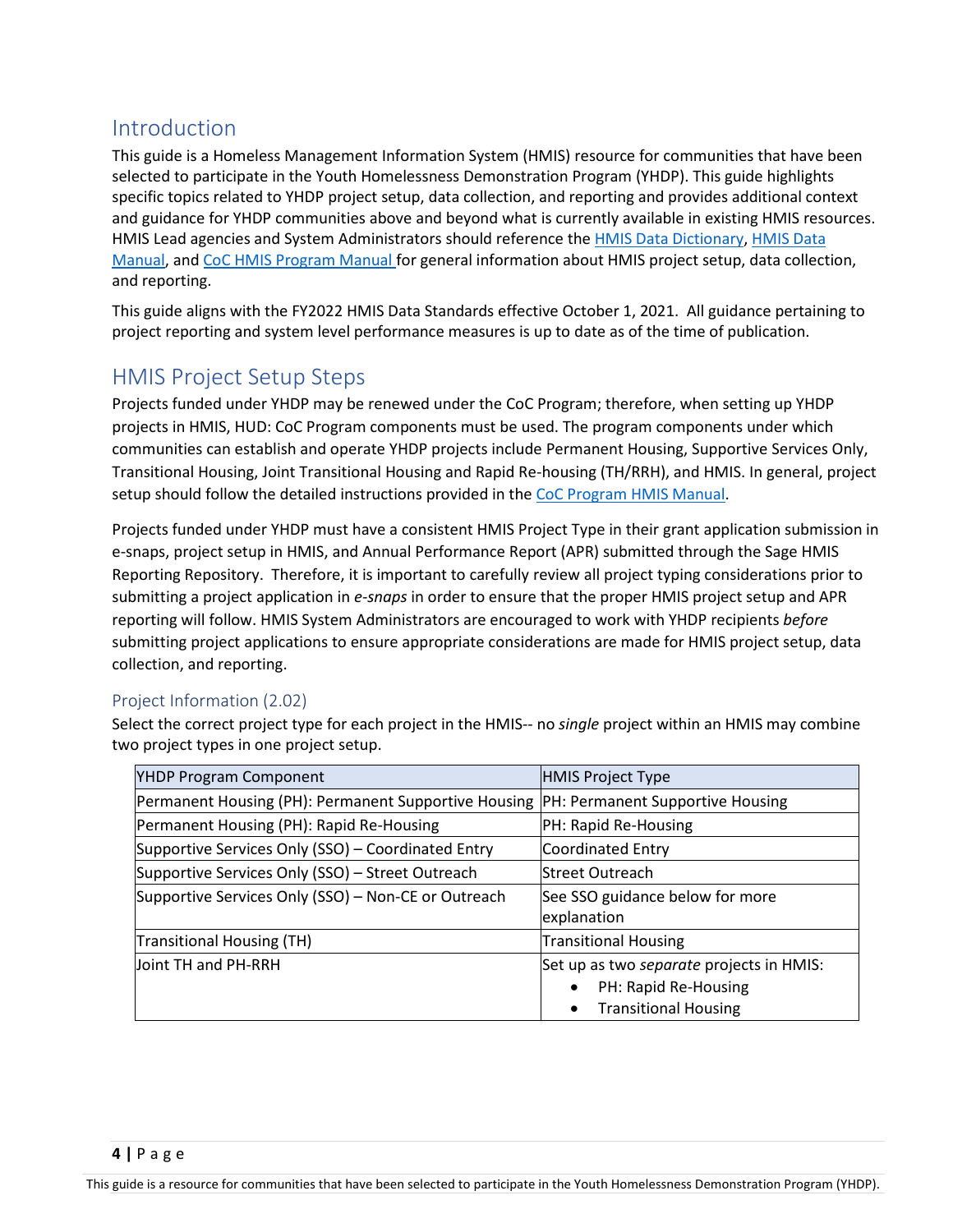# <span id="page-4-0"></span>SSO Project Type Considerations

YHDP recipients have 4 project types available under the SSO component in *e-snaps*:

- 1. Street Outreach
- 2. Coordinated Entry
- 3. Housing Project or Housing Structure Specific Services
- 4. Standalone Supportive Services

Although these four project types are often eligible to fund the same activities, recipients must determine the project types according to the purpose of the project and respective performance outcomes. Because the HMIS project setup and APR differ between project types, it is crucial to determine which SSO project type best fits the intended purpose and outcomes of the project so that the project will collect and report on the most useful and representative data. Additionally, note that the description of the 4 SSO project types differs between *e-snaps* and HMIS. The chart below offers a crosswalk between the descriptions used in *e-snaps* and those used in HMIS project setup and APR reporting while also providing a brief description of the purpose of each project type, example project activities, and intended performance outcomes.

| Description in                                         | Purpose of the Project                                                                                                                                                                                                                                                                                                                                      |                        | <b>Example Project Activities</b>                                                                                                                        | Performance                                                                                                                                                                     | <b>HMIS Project</b>                                |
|--------------------------------------------------------|-------------------------------------------------------------------------------------------------------------------------------------------------------------------------------------------------------------------------------------------------------------------------------------------------------------------------------------------------------------|------------------------|----------------------------------------------------------------------------------------------------------------------------------------------------------|---------------------------------------------------------------------------------------------------------------------------------------------------------------------------------|----------------------------------------------------|
| e-snaps                                                | Street Outreach To provide regular/repeated<br>contacts to youth experiencing<br>homelessness to move them to<br>engagement.<br>Contacts include the provision of<br>basic needs and service referrals.<br>Engagement is defined as the<br>youth's willingness to develop a plan<br>for moving out of homelessness.                                         |                        | Youth street outreach<br>projects<br>Low barrier drop-in centers Shelter,<br>for youth                                                                   | <b>Outcomes</b><br><b>Positive housing</b><br>outcomes include<br>Transitional<br>Housing,<br>Permanent<br>Housing.                                                             | Type<br>Project type 4 -<br><b>Street Outreach</b> |
| Coordinated<br>Entry                                   | To provide a centralized or<br>coordinated process designed to<br>coordinate program participant<br>intake assessment and provision of<br>referrals.                                                                                                                                                                                                        |                        | Funding coordinated entry<br>call center<br>• Staffing for coordinated<br>entry access points to<br>provide assessment,<br>prioritization, and referrals | Access,<br>assessment &<br>referral measured<br>for performance.                                                                                                                | Project type 14<br>- Coordinated<br>Entry          |
| or Housing<br>Structure<br>Specific<br><b>Services</b> | Housing Project Providing supportive services<br>necessary to assist program<br>participants obtain and maintain<br>housing.<br>This can be a broad range of<br>supportive services that directly lead<br>to a youth obtaining and maintaining<br>housing.<br>These services are provided to youth<br>not residing in housing operated by<br>the recipient. | $\bullet$              | Peer housing navigation<br>services<br>Diversion<br><b>Host Homes</b><br>Kinship support<br>Family reunification<br>supports                             | Permanent<br>housing outcomes<br>are any form of<br>Permanent<br>Housing.<br>Note: exit to<br>shelter or TH are<br>not permanent<br>housing outcomes<br>under this SSO<br>type. | Project type 6 -<br>Services Only                  |
| Standalone<br>Supportive<br><b>Services</b>            | Providing supportive services<br>necessary to assist program<br>participants obtain and maintain<br>housing.<br>Under this SSO type the services<br>provided are focused and<br>limited/specific services.                                                                                                                                                  | $\bullet$<br>$\bullet$ | <b>Employment and training</b><br>program<br><b>Educational support</b><br>program                                                                       | No specific<br>performance<br>indicator                                                                                                                                         |                                                    |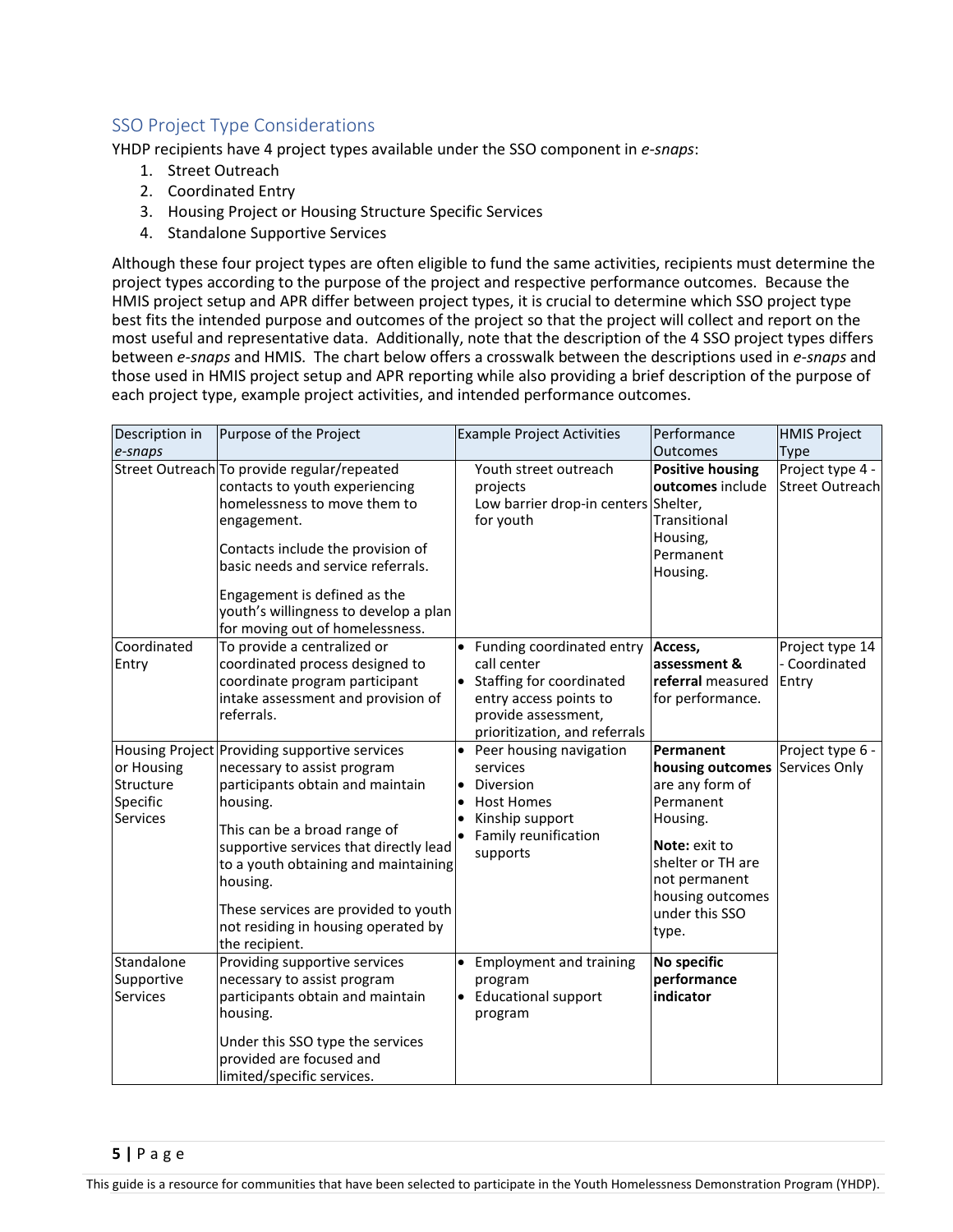## <span id="page-5-0"></span>Special Activities and Models for YHDP-funded project types

The NOFA or NOFO for each funding round of YHDP establishes the eligible activities allowable for each component and project type. Some eligible activities may be funded under different component and project types with a different purpose or outcome in mind. Therefore, it is important to distinguish the implementation of a particular activity from its HMIS project type. The implementation of activities such as "diversion" or "host homes" may characterize the model of housing or service provided but are not in and of themselves HMIS project types.

#### <span id="page-5-1"></span>"Diversion," "Problem-Solving," or "Rapid Resolution" activities

There is no dedicated funding component for program models such as "diversion," "problem-solving," or "rapid resolution." Likewise, these models are not defined HMIS project types. Rather, projects following one of these models may have been funded under an SSO component, Joint component, or PH: RRH component. Project Setup for such a project should correspond with the funding component in the grant agreement with some potential additional customization. For more discussion on these terms, see the document on ["Prevention,](https://www.usich.gov/tools-for-action/prevention-diversion-and-rapid-exit/)  [Diversion, and Rapid Exit"](https://www.usich.gov/tools-for-action/prevention-diversion-and-rapid-exit/) written jointly by USICH, HUD, and the VA. See additional details for data collection requirements in th[e Special Data Collection](#page-8-1) Instructions section of this document. Additionally, for YHDP communities funded after FY 2016, consult Appendix A of your YHDP Program NOFA or NOFO for more details.

#### <span id="page-5-2"></span>"Host Home" and "Shared Housing" projects

Neither the "shared housing" nor "host homes" housing model has a specific project component. Likewise, neither are defined HMIS project types. In general, host homes are a housing model where youth households are placed in housing arrangements with other people without leasing or rental assistance. Host Home projects are funded under the SSO component type only.

In contrast, Shared housing is a model of housing assistance where rental assistance is provided for a youth to reside with a family. The youth leases from the property owner and shares the unit with the family. Shared housing can be operated as a TH or RRH project type. For YHDP communities funded after FY 2016, consult Appendix A of your YHDP Program NOFA or NOFO for more details.

#### <span id="page-5-3"></span>Special Activities and Project Type Crosswalk

The chart below uses the definitions above to offer general guidance for consideration in determining which project type best fits the intended purpose of the special activities. This general guidance does not replace the rules or restrictions detailed in the NOFA or NOFO under which a given project was funded.

| <b>Activity or Model</b>                               | <b>Project Type Recommendations</b>                                                                                                                 |
|--------------------------------------------------------|-----------------------------------------------------------------------------------------------------------------------------------------------------|
| <b>Shared Housing</b>                                  | Transitional Housing (TH): When placed in TH the housing is intended<br>to be a shorter-term duration and not permanent.                            |
|                                                        | Rapid Re-Housing (RRH): When placed in RRH, the housing is intended<br>to be permanent, and the youth will reside there after any subsidy<br>stops. |
| Host Homes                                             | Services Only with Housing Outcomes                                                                                                                 |
|                                                        | RRH: If housing assistance funds are included                                                                                                       |
| Diversion, Problem Solving, Rapid<br><b>Resolution</b> | Joint Component TH/RRH: If housing assistance funds are included                                                                                    |
|                                                        | Services Only with Housing Outcomes: If no housing assistance funds                                                                                 |

#### <span id="page-5-4"></span>Funding Sources (2.06)

Projects funded in whole or in part by YHDP funds are to be identified in the HMIS based on the CoC Program component: **HUD: CoC - Youth Homeless Demonstration Program (YHDP)**.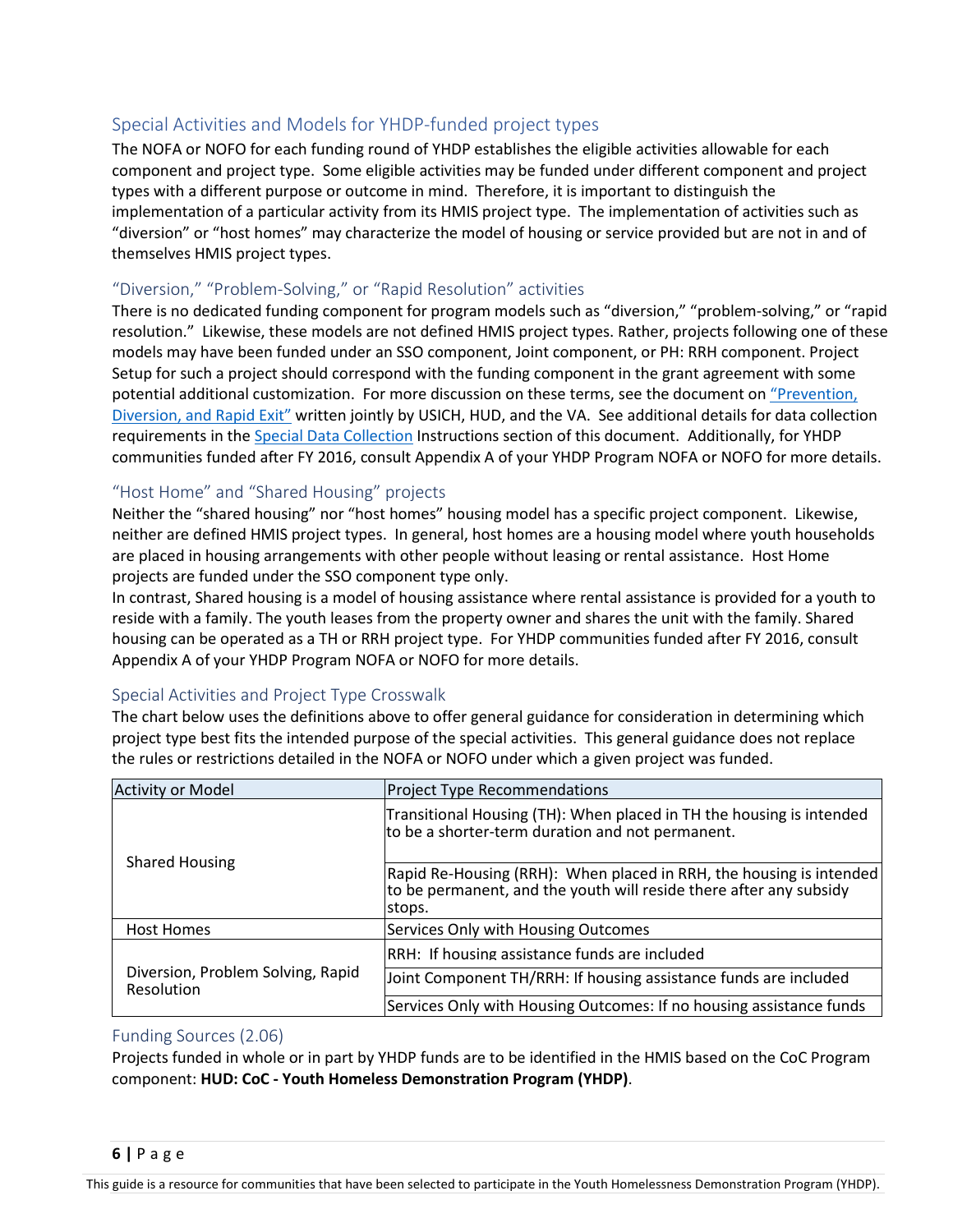# <span id="page-6-0"></span>YHDP Data Collection Requirements

There may be instances where a project is set up to collect data elements not generally associated with its project type or funding component. In these cases, system administrators are strongly encouraged to work with HMIS software providers to ensure that any additional or customized data collection is incorporated in reporting.

## <span id="page-6-1"></span>Universal Data Elements (UDE)

All YHDP-funded projects are required to collect all Universal Data Elements. The [HMIS Data Standards Manual](https://files.hudexchange.info/resources/documents/FY-2022-HMIS-Data-Standards-Manual.pdf) provides descriptions, rationale, and collection point information for these data elements. Ethnicity, Race, and Gender data element responses were updated in the FY 2022 HMIS Data Standards to provide more inclusive and representative response options. Please review the [HMIS Data Standards Manual](https://files.hudexchange.info/resources/documents/FY-2022-HMIS-Data-Standards-Manual.pdf) for specific descriptions of these updated responses. Additional data collection guidance related to Race, Ethnicity, and Gender will be made available on th[e HUD Exchange.](https://www.hudexchange.info/resource/3824/hmis-data-dictionary/)

## <span id="page-6-2"></span>Common Data Elements

Common data elements are collected by most projects funded by a federal partner. YHDP-funded projects must collect the common data elements necessary to generate the Annual Performance Report (APR). Unlike the CoC Program, YHDP-funded projects may be permitted to serve persons in any of the four categories in the definition of homelessness. All YHDP projects following the FY2022 Data Standards that are serving clients who meet the definition of homelessness in either Category 2 or 3 of the homeless definition must therefore collect 4.12 Current Living Situation, regardless of project type. This element will allow projects to determine the number of clients served that meet each of these definitions. Note that YHDP projects may request permission to serve persons who are homeless according to Category 3

of HUD's definition of homelessness. See Appendix A of your project's YHDP NOFA or NOFO for more information about serving project participants that meet paragraph (3) of the definition of homelessness.

## <span id="page-6-3"></span>Program Specific Data Elements

## <span id="page-6-4"></span>C3 Youth Education Status

The HMIS data element C3 Youth Education Status is required by the FY2022 Data Standards for all TH, PSH, Services Only, Other, and RRH projects funded by YHDP. This element is collected for heads of household at enrollment to and exit from the project in order to determine the both the education level of youth served in YHDP projects as well as any changes or gains in their education level.

**Rationale:** The purpose of this element is to determine whether youth heads of household are accessing educational programs at the time of project start and exit, and to allow for analyzing changes in education status of youth between project start and exit. Achieving educational goals is a core outcome for preventing and ending youth homelessness, especially for clients who need additional education to achieve sufficient earned income to afford stable permanent housing and make a sustainable exit from homelessness. Collecting education information at both the start and end of a project enrollment supports plans to link clients with appropriate educational programs and supports, and helps CoCs improve system design and partnerships by analyzing cross-systems connections to educational programs.

**Data Collection Instruction:** Use the following definitions to determine the client's current school enrollment and attendance status:

- **"Any school or educational course"** means a course of study that leads to a degree from an accredited educational institution or industry-recognized credential.
- **"Enrolled and attending regularly"** means registered for and attending the selected course of study frequently enough to maintain enrollment.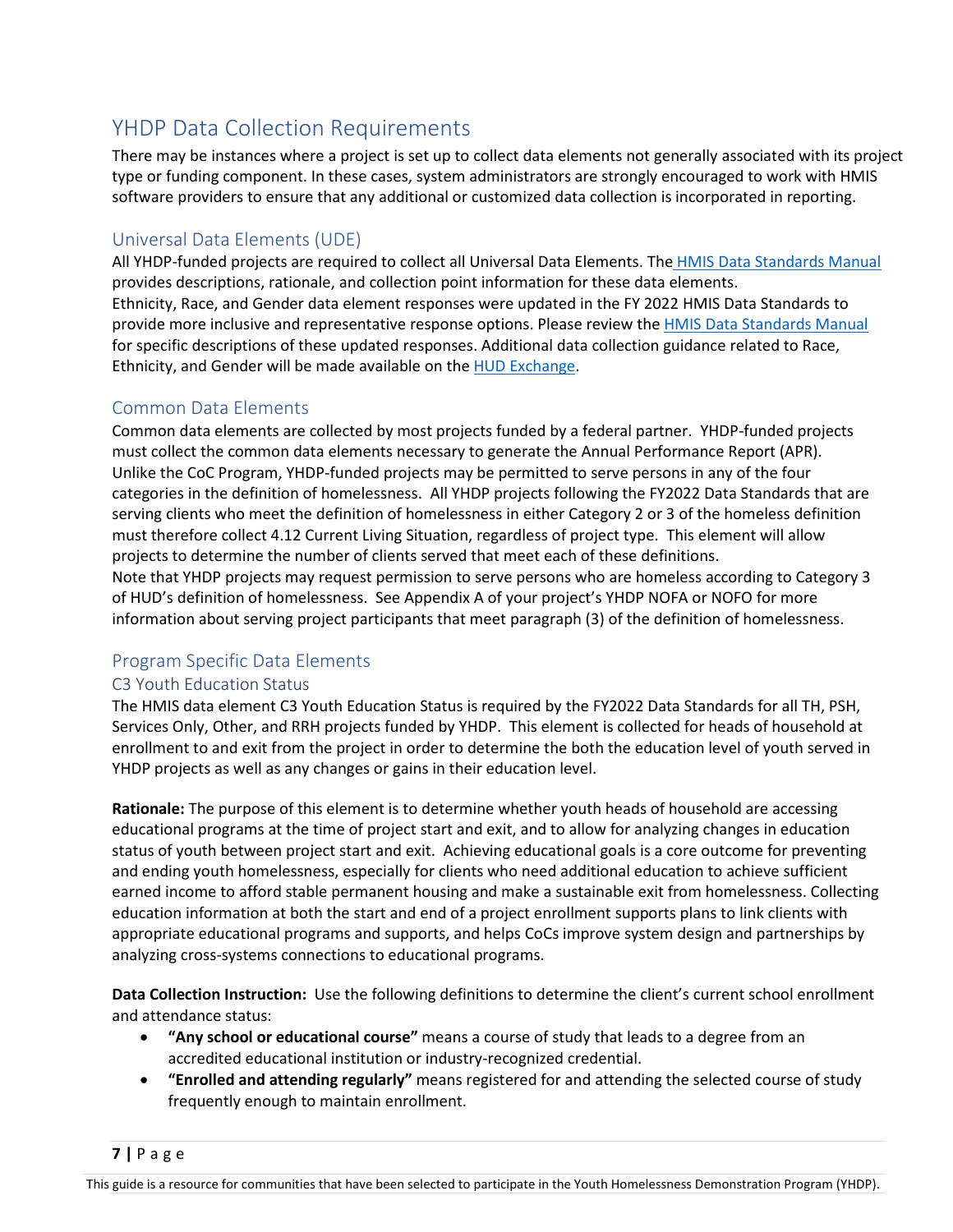• **"Enrolled and attending irregularly"** means registered for but not attending the selected course of study regularly. Student may be at risk of disenrollment (or being "dropped") due to frequent absences.

All clients who are marked as "not currently enrolled in any school or educational course" will be asked about their most recent educational status. The purpose of this question is to gain a better understanding of the educational attainment levels of clients and possible correlations between educational status and other core program outcomes, employment and earned income, and stable housing. For the purposes of this question, a **"credential"** in higher education means an industry-recognized non-degree credential, and a "**degree**" in higher education means an Associate's, Bachelor's, or graduate degree from an accredited educational institution, as defined below.

Clients who are enrolled in any school or educational course will subsequently be asked about their current educational status. This field identifies specifically what type of degree or credential they are pursuing. The is following definitions should be used to determine the type of degree or credential pursued by the client:

- **"Associate's Degree":** A degree granted for the successful completion of a sub-baccalaureate program of studies, usually requiring at least 2 years (or equivalent) of full-time college-level study; an associate's degree informally may be called a "two-year degree".
- **"Bachelor's Degree":** A degree granted for the successful completion of a baccalaureate program of studies, usually requiring at least 4 years (or equivalent) of full-time college-level study
- **"Graduate Degree":** An advanced academic or professional degree pursued after one has already obtained a bachelor's degree; examples include, but are not limited to, a master's degree, doctoral degree, Juris Doctor (J.D.), and Doctor of Medicine (M.D.).
- **"Other post-secondary credential":** A non-degree credential that may include a certificate, industry certification, apprenticeship certificate, or occupational

#### <span id="page-7-0"></span>R3 Sexual Orientation

YHDP funded projects are required to collect R3 – Sexual Orientation for all heads of household and adults. **Rational** The purpose is to identify the sexual orientation of all heads of household and adults served in YHDPfunded projects.

The response options include Heterosexual, Gay, Lesbian, Bisexual, Questioning/Unsure, Other, Client doesn't know, and Client refused. Any questions regarding a client's sexual orientation must be voluntary and clients must be informed prior to responding of the voluntary nature of the question and that their refusal to respond will not result in a denial of services. It is important that this measure be updated if a youth discloses this information at a later time when a trusting relationship is established. In the case of "pansexual" or "asexual" or other options that may not be listed, select "Other" and describe the "Other" response in a separate text response option should the client choose to provide a response to this question.

#### <span id="page-7-1"></span>Supplemental Data Elements

YHDP projects are required to collect the Universal, Common, C3, and R3 elements listed above. However, the APR for YHDP projects contains a supplemental CSV upload that contains data from 10 elements used in the RHY Program. In this context, the term supplemental means that YHDP communities will be required to submit a special YHDP Supplemental CSV that includes any data they have collected from select RHY elements. Therefore, although collection of RHY elements beyond R3 remains optional, YHDP communities are nevertheless encouraged to collect at least those elements included in the YHDP Supplemental CSV. The complete list of RHY elements can be found in the chart below, and all elements included in the YHDP Supplemental Report are marked with an X. Consult the [RHY HMIS Program Manual f](https://www.hudexchange.info/resource/4448/rhy-program-hmis-manual/)or additional guidance on rationale, collection point, and project type applicability of these data elements.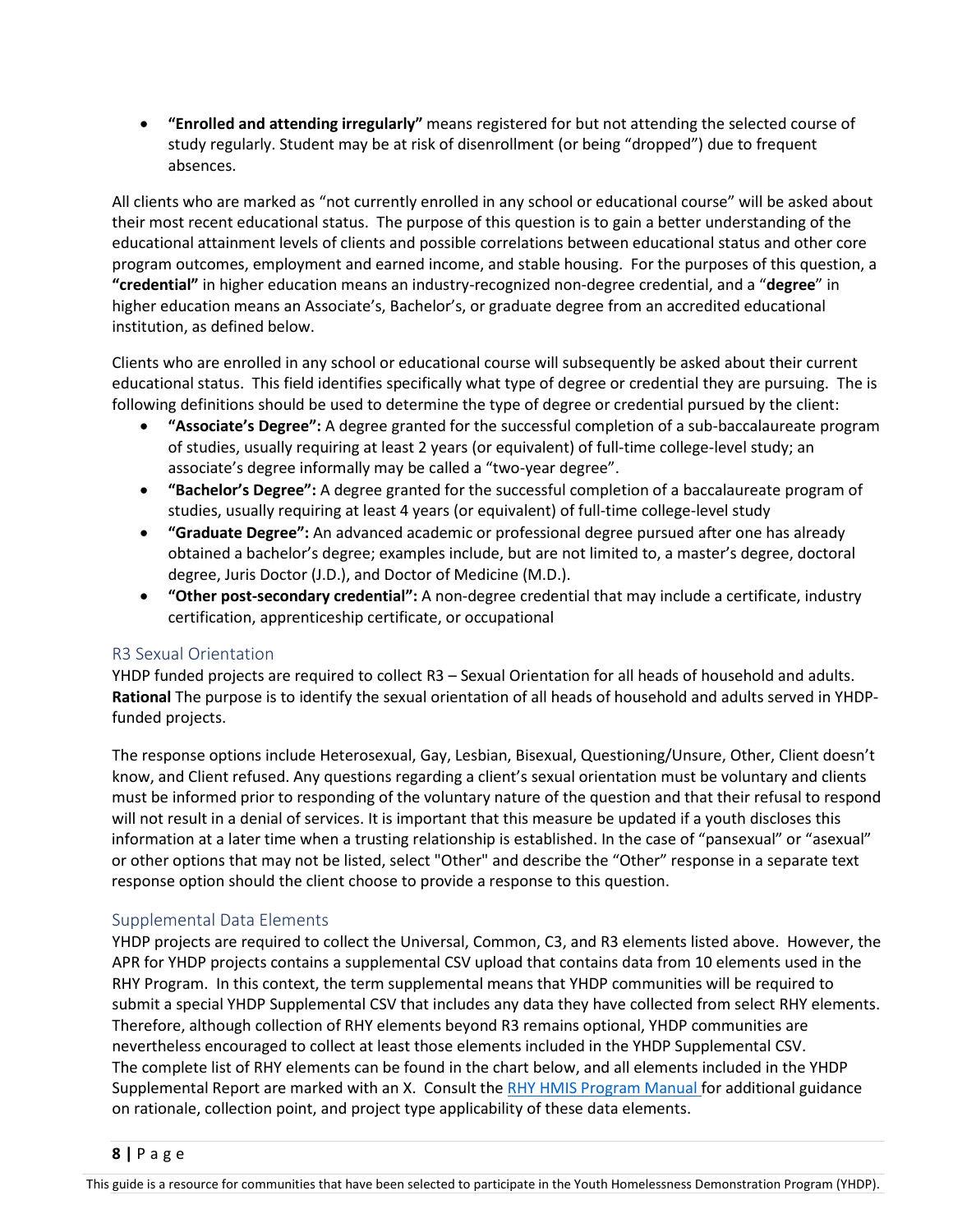| <b>Number</b>   | Element                                               | Included in YHDP Supplemental CSV and<br>Recommended for YHDP projects |
|-----------------|-------------------------------------------------------|------------------------------------------------------------------------|
| R1              | Referral Source                                       |                                                                        |
| R <sub>2</sub>  | <b>RHY: BCP Status</b>                                |                                                                        |
| R <sub>3</sub>  | Sexual Orientation                                    | X (Required for all YHDP)                                              |
| R4              | Last Grade Completed                                  |                                                                        |
| R <sub>5</sub>  | <b>School Status</b>                                  | $\ast$                                                                 |
| R <sub>6</sub>  | <b>Employment Status</b>                              |                                                                        |
| R7              | <b>General Health Status</b>                          | X                                                                      |
| R <sub>8</sub>  | <b>Dental Health Status</b>                           | X                                                                      |
| R <sub>9</sub>  | <b>Mental Health Status</b>                           | X                                                                      |
| R <sub>10</sub> | <b>Pregnancy Status</b>                               | X                                                                      |
| R11             | Formerly a Ward of Child Welfare/Foster Care Agency   | X                                                                      |
| R <sub>12</sub> | Formerly a Ward of Juvenile Justice System            | X                                                                      |
| R <sub>13</sub> | <b>Family Critical Issues</b>                         |                                                                        |
| R <sub>14</sub> | <b>RHY Service Connections</b>                        |                                                                        |
| R <sub>15</sub> | <b>Commercial Sexual Exploitation/Sex Trafficking</b> |                                                                        |
| R <sub>16</sub> | Labor Trafficking                                     |                                                                        |
| R <sub>17</sub> | <b>Project Completion Status</b>                      | X                                                                      |
| R <sub>18</sub> | Counseling                                            |                                                                        |
| R <sub>19</sub> | Safe and Appropriate Exit                             | X                                                                      |
| R <sub>20</sub> | Aftercare                                             |                                                                        |

\*Beginning October 1, 2021, YHDP-funded agencies do not need to collect R5, instead, these agencies should collect C3.

## <span id="page-8-0"></span>Custom Data Elements

Some YHDP communities have elected to develop and implement custom data elements for local reporting and evaluation purposes. It is critical for system administrators to work closely with their HMIS Software providers to ensure that data collection for custom data elements are properly constructed and mapped for local reporting purposes.

# <span id="page-8-1"></span>Special Data Collection Instructions by Project

## <span id="page-8-2"></span>Annual Assessments

Data collection must include an annual assessment for all persons in any YHDP-funded project for one year or more. Data elements required for collection at annual assessment must be entered with an Information Date of no more than 30 days before or after the anniversary of the head of household's Project Start Date, regardless of the date of the most recent 'update' or any other 'annual assessment.'

**NOTE**: This annual assessment is not the same as the annual assessment to determine a project participant's continued eligibility for assistance. Some projects may not be required, based on HUD waivers, to reassess a project participant's continued eligibility for assistance. Regardless, if a project participant remains active in the project in HMIS for one year or more, an annual assessment **must** be completed in HMIS.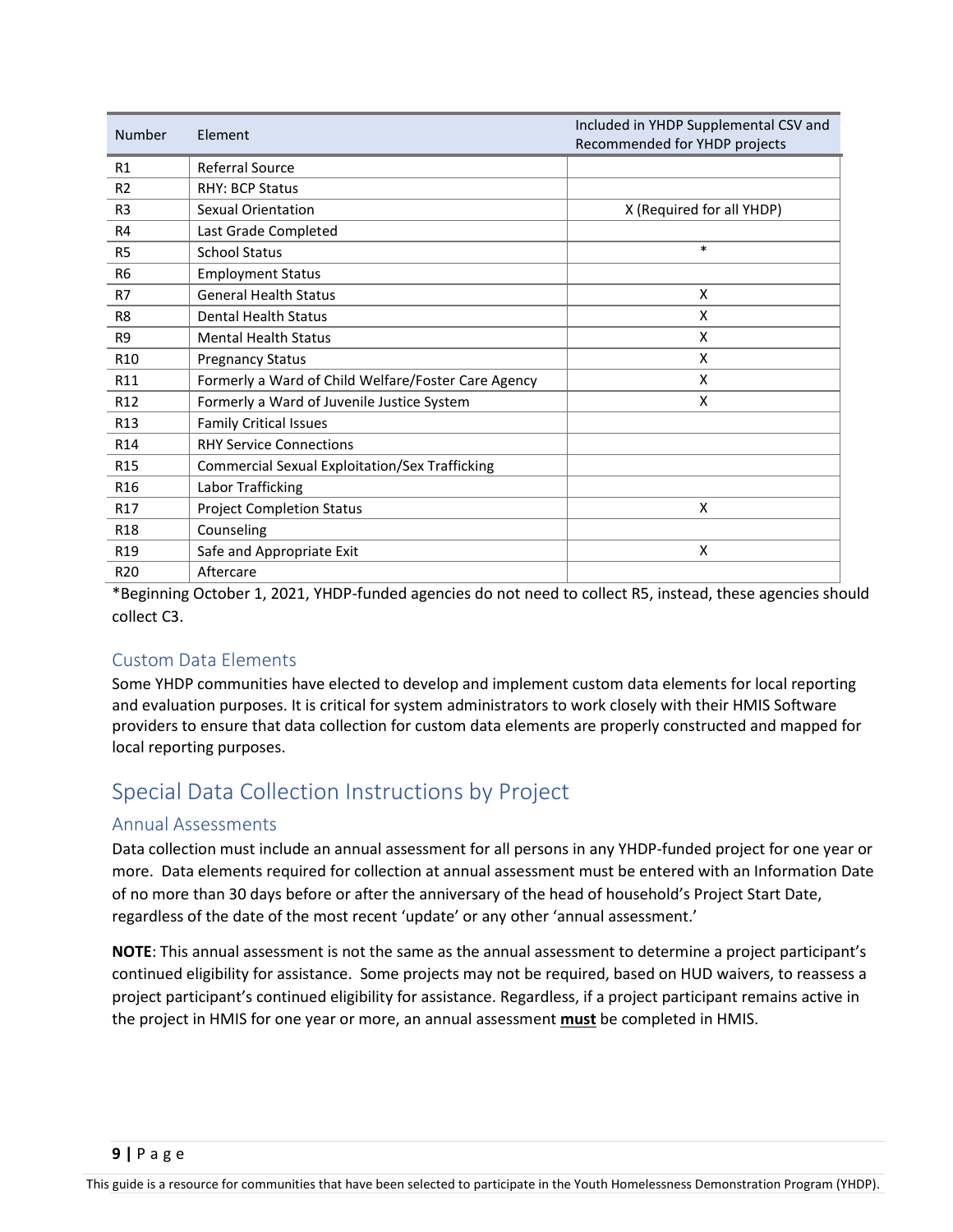# <span id="page-9-0"></span>"Diversion," "Problem-Solving," and "Rapid Resolution"

Projects using "diversion," "problem-solving" or "rapid resolution" models should be set up according to the component under which they are funded (e.g. SSO, RRH). Data collection requirements will vary based on the component under which the project was funded and, potentially, the project design and implementation.

It is important to consider the purpose of your project when considering additional data collection needs. For example, it may not be appropriate for a project offering one-time rental assistance to divert a Youth and Young Adult (YYA) from entering a shelter to collect additional data about a YYA's educational or employment status or whether the YYA increased life skills or measure a change in social and emotional well-being from project start to exit. However, a Diversion project that intends to offer supportive services for three months may want to collect information on those areas. System administrators and YHDP Program staff should work closely together to ensure that data collection requirements meet the needs of the project design. Communities may also work with TA providers to identify data collection requirements.

## <span id="page-9-1"></span>Supportive Services Only

SSO projects are often the most complicated to set up and manage in an HMIS. Consideration of the CoC's privacy and security policies for the HMIS will often determine how the project is set up. Pay careful attention to the project typing instructions above.

#### <span id="page-9-2"></span>Supportive Services Only – Coordinated Entry

In addition to the Universal Data Elements, CE projects are expected to record in the HMIS as many *CE Assessments* (4.19) as are conducted with each participant. CE access and referral events are expected to be captured using the *CE Event* data element (4.20). CE projects are expected to record a *Current Living Situation* anytime any of the following occurs:

- 1. A *Coordinated Entry Assessment* or *Coordinated Entry Event* is recorded; or
- 2. The client's living situation changes; or
- 3. If a *Current Living Situation* hasn't been recorded for longer than a community-defined length of time (i.e. longer than 90 days). The CoC **must** be involved in the determination of "communitydefined length of time;" or
- 4. Project Start

For more detail on CE projects, see the relevant section in the [HMIS Data Standards Manual.](https://files.hudexchange.info/resources/documents/FY-2022-HMIS-Data-Standards-Manual.pdf)

## <span id="page-9-3"></span>Reporting

#### <span id="page-9-4"></span>Annual Performance Reporting

YHDP recipients are required to submit an Annual Performance Report (APR) via CSV upload in the Sage HMIS Reporting Repository for each project awarded YHDP funds. Additional information about the Sage HMIS Reporting Repository can be found in the [Sage CoC APR Guidebook.](https://www.hudexchange.info/resource/5315/sage-coc-apr-guidebook-for-coc-grant-funded-programs/)

In addition to the typical CoC APR submission requirements in Sage, all YHDP-funded projects, except HMIS and planning grants, will be required to complete two additional YHDP-specific steps.

- 1. Upload the **YHDP Supplemental CSV**: This step enables users to upload a CSV file generated for the YHDP Supplemental Reporting Tool into Sage. The YHDP Supplemental CSV includes data points from the RHY elements that some communities have opted to collect. See [Appendix A t](#page-11-0)o see the data points included in this CSV.
- 2. Complete the **YHDP Supplemental Questions Form**: This form in Sage contains additional questions that address the demonstration nature of the project. For more information, see the YHDP APR Guidance located in th[e RESOURCES](https://www.sagehmis.info/includes/HelpDocs/YHDP_APR_Guidance_2021_0129-508.pdf) page in Sage.

HUD is also allowing communities that have identified additional performance measures to report the additional measure and outcomes in a narrative format.

**10 |** Page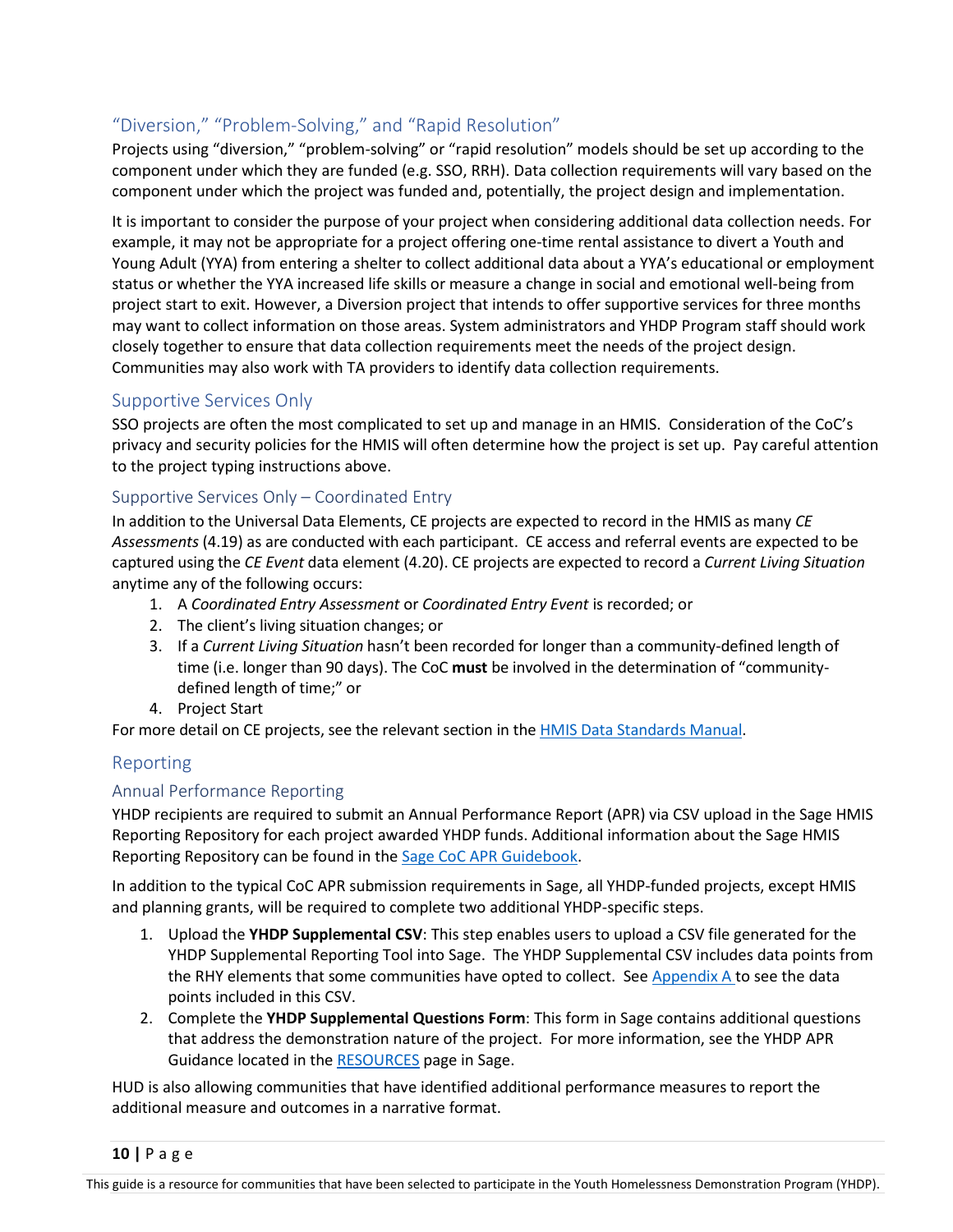## <span id="page-10-0"></span>System Level Performance Reporting

YHDP-funded projects participate in CoC System Performance Reporting the same as any other CoC-funded project. Additionally, information about youth-specific system performance measures can be garnered via the Longitudinal System Analysis (LSA) report.

Beyond these CoC system measures, YHDP projects are encouraged to utilize the [Benchmarks and Criteria f](https://www.usich.gov/tools-for-action/criteria-and-benchmarks-for-ending-youth-homelessness/)or ending homelessness among youth provided by the U.S. Interagency Council on Homelessness. These benchmarks and criteria remain under development, so YHDP communities and projects should watch for updates from HUD and USICH.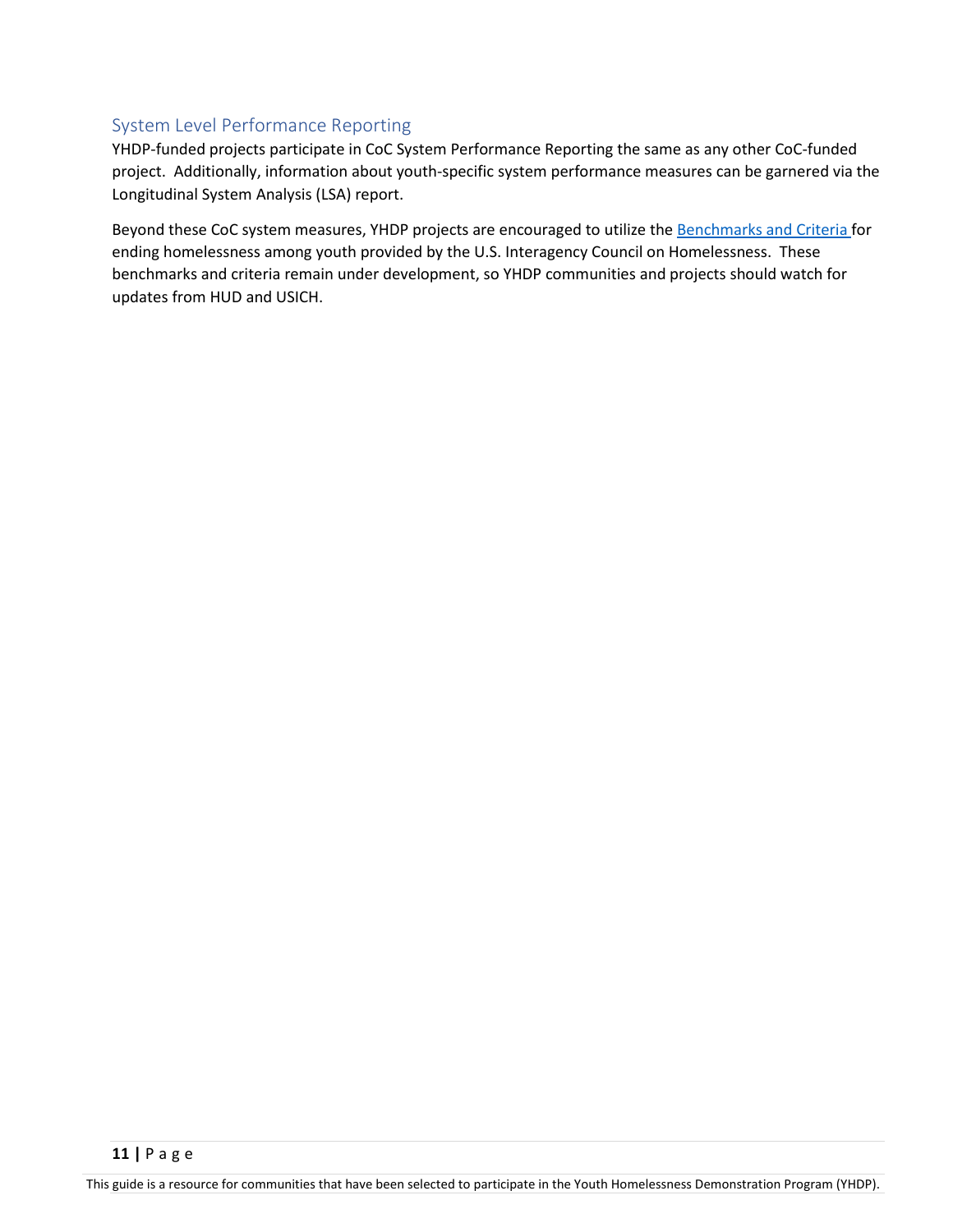# <span id="page-11-0"></span>Appendix A – Supplemental YHDP CSV Data Points and Table Shell

Data Points Included in the Supplemental YHDP CSV

| Demographic Information             | Data Source     | <b>Notes</b>                                                 |
|-------------------------------------|-----------------|--------------------------------------------------------------|
| Total youth served in project year  | 3.10 and 3.03   | The number of youth clients who are adults or heads of       |
|                                     |                 | households.                                                  |
| White                               | 3.04            | This field counts youth who identify only as white.          |
| Black, African American, or African | 3.04            | This field counts youth who identify only as Black, African  |
|                                     |                 | American, or African.                                        |
| Asian or Asian American             | 3.04            | This field counts youth who identify only as Asian or Asian  |
|                                     |                 | American.                                                    |
| American Indian, Alaska Native, or  | 3.04            | This field counts youth who identify only as American        |
| Indigenous                          |                 | Indian, Alaska Native, or Indigenous.                        |
| Native Hawaiian or Pacific Islander | 3.04            | This field counts youth who identify only as Native          |
|                                     |                 | Hawaiian or Pacific Islander.                                |
| <b>Multiple Races</b>               | 3.04            | This field counts all youth who identify with two or more    |
|                                     |                 | races.                                                       |
| Youth of Color                      | 3.04            | This field counts all youth with responses: (1) American     |
|                                     |                 | Indian, Alaskan Native, or Indigenous, (2) Asian or Asian    |
|                                     |                 | American, (3) Black, African American, or African, (4)       |
|                                     |                 | Native Hawaiian or Pacific Islander.                         |
| Hispanic                            | 3.05            |                                                              |
| All Hispanic + Youth of Color       | 3.04 and 3.05   | This field gives an unduplicated count of all youth who      |
| (unduplicated)                      |                 | identify as Hispanic, youth of color (according to the       |
|                                     |                 | definition above), or both.                                  |
| Male                                | 3.06            | This field counts all youth who identify as Male only        |
| Female                              | 3.06            | This field counts all youth who identify as Female only      |
| Gender diverse                      | 3.06            | This field counts all youth who identify with one or more    |
|                                     |                 | of the responses "a gender other than singularly female or   |
|                                     |                 | male," "transgender," or "questioning," as well as all youth |
|                                     |                 | who identify with more than one response option.             |
| <b>LGBQ</b>                         | R <sub>3</sub>  | According to the FY2022 Data Standards, all YHDP Projects    |
|                                     |                 | must collect this R3 data element.                           |
|                                     |                 | This field counts all clients with responses: (2) Gay, (3)   |
|                                     |                 | Lesbian, (4) Bisexual, (5) Questioning/Unsure, (6) Other.    |
| LGBTQ (unduplicated)                | 3.06 and R3     | This field aggregates "gender diverse" and "LGBQ" without    |
|                                     |                 | duplication. In other words, any client who is both gender   |
|                                     |                 | diverse and LGBQ is only counted one time in this field.     |
| Minor (under 18)                    | 3.03            | All youth clients aged 12-17                                 |
| Parenting                           | 3.15            | This field follows the logic in CoC-APR HMIS Programming     |
|                                     |                 | Specifications for Q27b.                                     |
| Pregnant                            | R <sub>10</sub> |                                                              |
| Child welfare involvement           | R11             |                                                              |
| History of juvenile justice         | R <sub>12</sub> |                                                              |
| involvement                         |                 |                                                              |
| <b>Outcomes Information</b>         | Data Source     | <b>Notes</b>                                                 |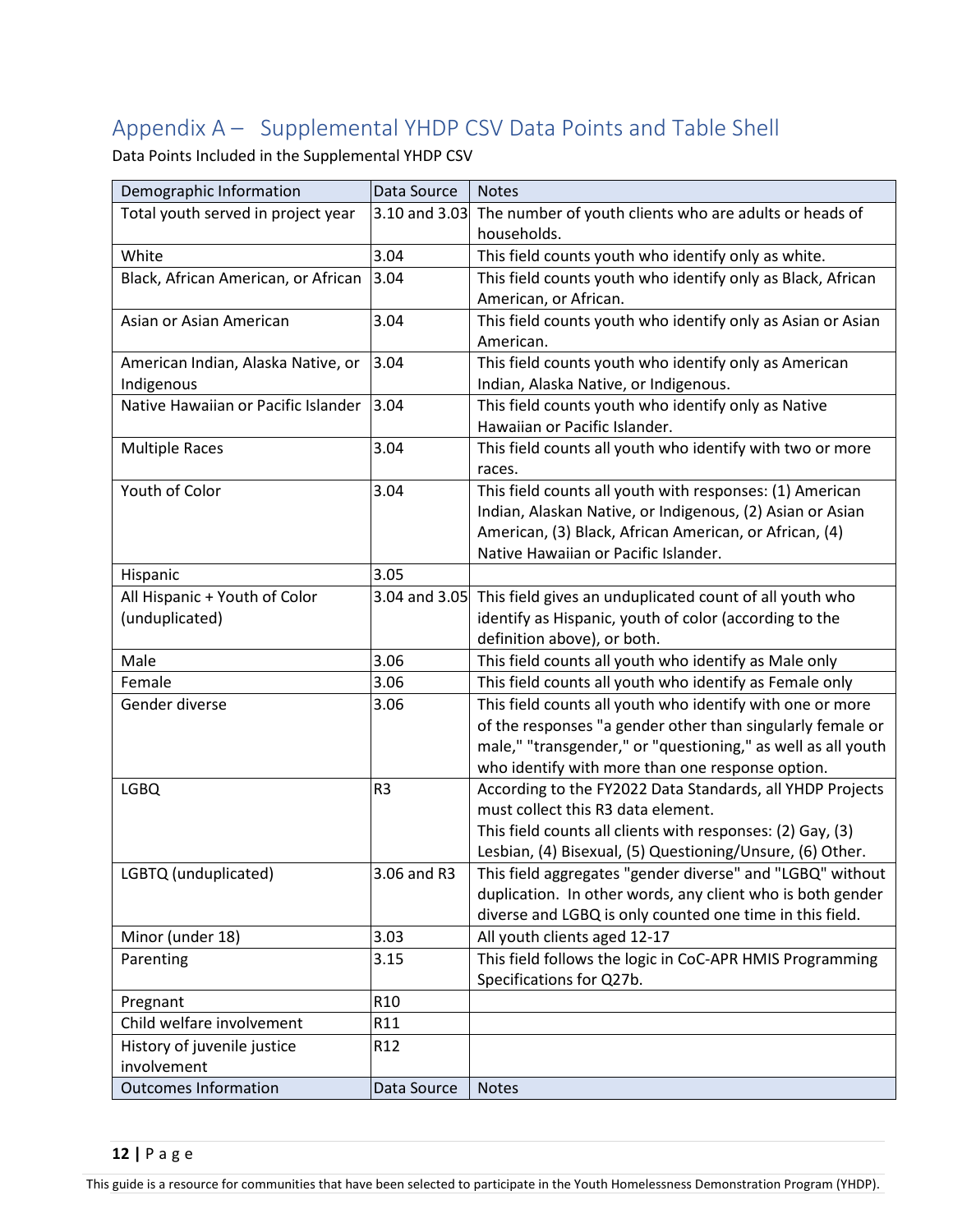| <b>Completed Project</b>                                                        | R17             |                                                                                                                                                                                                                                                                                                                                                                                                                                          |
|---------------------------------------------------------------------------------|-----------------|------------------------------------------------------------------------------------------------------------------------------------------------------------------------------------------------------------------------------------------------------------------------------------------------------------------------------------------------------------------------------------------------------------------------------------------|
| Voluntarily left                                                                | R17             |                                                                                                                                                                                                                                                                                                                                                                                                                                          |
| Expelled or otherwise discharged                                                | R17             |                                                                                                                                                                                                                                                                                                                                                                                                                                          |
| Exit to permanent housing                                                       | 3.12            |                                                                                                                                                                                                                                                                                                                                                                                                                                          |
| Safe exit destination (as                                                       | R <sub>19</sub> |                                                                                                                                                                                                                                                                                                                                                                                                                                          |
| determined by client)                                                           |                 |                                                                                                                                                                                                                                                                                                                                                                                                                                          |
| Safe exit destination (as                                                       | R <sub>19</sub> |                                                                                                                                                                                                                                                                                                                                                                                                                                          |
| determined by worker)                                                           |                 |                                                                                                                                                                                                                                                                                                                                                                                                                                          |
| Permanent connections at exit                                                   | R <sub>19</sub> |                                                                                                                                                                                                                                                                                                                                                                                                                                          |
| <b>Positive School Status</b>                                                   | R5 and C3       | This field is designed to count all clients who are enrolled<br>and attending (regularly or irregularly) any school or<br>educational course at the time of their exit from a project,<br>as well as all clients who attained a new degree or<br>credential while enrolled in the project.<br>This field uses data from the C3 and/or R5 element. For<br>clients with both C3 and R5 data available, responses from<br>C3 take priority. |
| Improved composite score for<br>mental health, general health,<br>dental health | R7, R8, R9      | This field counts all clients with a net decrease in the sum<br>of their scores from R7, R8, and R9                                                                                                                                                                                                                                                                                                                                      |
| Increased income                                                                | 4.02            |                                                                                                                                                                                                                                                                                                                                                                                                                                          |
| Earned income at exit                                                           | 4.02            |                                                                                                                                                                                                                                                                                                                                                                                                                                          |
| All project leavers                                                             | 3.11            | All youth who exited the project and do not have an active<br>enrollment in the project at the end of the reporting<br>period                                                                                                                                                                                                                                                                                                            |